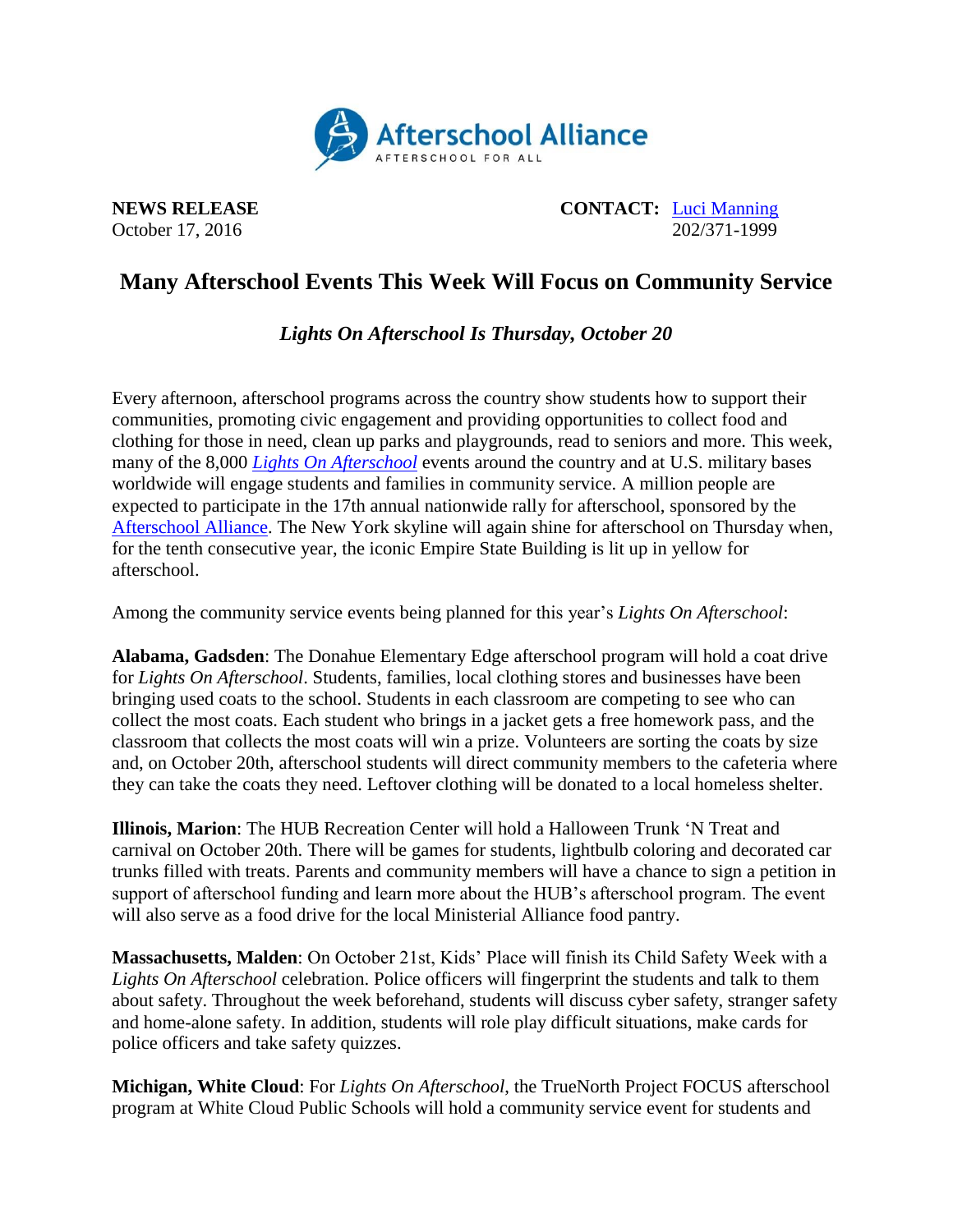parents on October 20th. Teams of students will compete to see who can clean up the most trash from around Mill Pond Park.

**Minnesota, Eden Valley**: The Eden Valley-Watkins L.E.A.D. afterschool program are holding an anti-bullying carnival today as part of *Lights On Afterschool*. The event spotlights the range of programming available at ED-W L.E.A.D., including community outreach, STEM (science, technology, engineering and math), academic support and physical fitness. At the rally, parents and supporters are signing a petition that urges lawmakers not to deny or divert funding for afterschool programs.

**Nevada, Yerington**: The Boys & Girls Clubs of Mason Valley will celebrate *Lights On Afterschool* with a family night on October 20th, leading into a week-long food drive. The evening will kick off the Club's Season of Giving—community service events throughout the fall. A representative from Catholic Charities will discuss the importance of giving back to the community. Families will decorate large paper bags that each house in town will fill with food to donate. The filled bags will be collected from doorsteps by volunteers and donated to the Food Bank of Northern Nevada.

**New York, Queens**: As part of its seventh annual *Lights On Afterschool* celebration, the Child Center of NY's Basie Beacon afterschool program at IS 72 will hold "Improvement Starts with I," designed to improve police-community relations. Police officers from the 113th precinct and community representatives will be guest speakers at a special community forum, followed by a basketball game between the officers and students from the afterschool program. The event will be on October 20.

**Oregon, Newport**: For *Lights On Afterschool*, the Youth Development Coalition of Lincoln County will hold a youth resource fair at Yaquina View Elementary School on October 27th. The Oregon Museum of Science and Industry will give STEM (science, technology, engineering and math) presentations to students. There will be dental screenings, nutrition education programs, Oregon Health Plan registration and more for adults.

**Vermont, Milton**: Milton After School Kids will hold an open house on October 20th for *Lights On Afterschool*. Students and guests will work together to create a mural and adults will have the chance to view student artwork and films made at the program's summer video camp. There will be a bean bag toss challenge and a rims-and-pins tournament. The program will collect canned goods for a local food pantry.

**Virginia, Hampton**: Alternatives Inc. will hold an "Afterschool is Cool!" reception on October 20th for *Lights On Afterschool*. The reception will have stations featuring activities the afterschool program offers, including: a place to write [letters to the next president;](https://letters2president.org/) a STEM (science, technology, engineering and math) scholastics station; "Readers Theater;" a spot for science experiments; "24" Math Mania; and a facilitated discussion on what a great afterschool program looks like. The event will take place at Hunter B. Andrews Pre K-8 School.

**West Virginia, Mt. Zion**: For *Lights on Afterschool*, Calhoun County Middle and High School will host an Evening with the Candidates on October 20th. The school has invited all major candidates for office in Calhoun County, as well as state and national campaigns, to set up